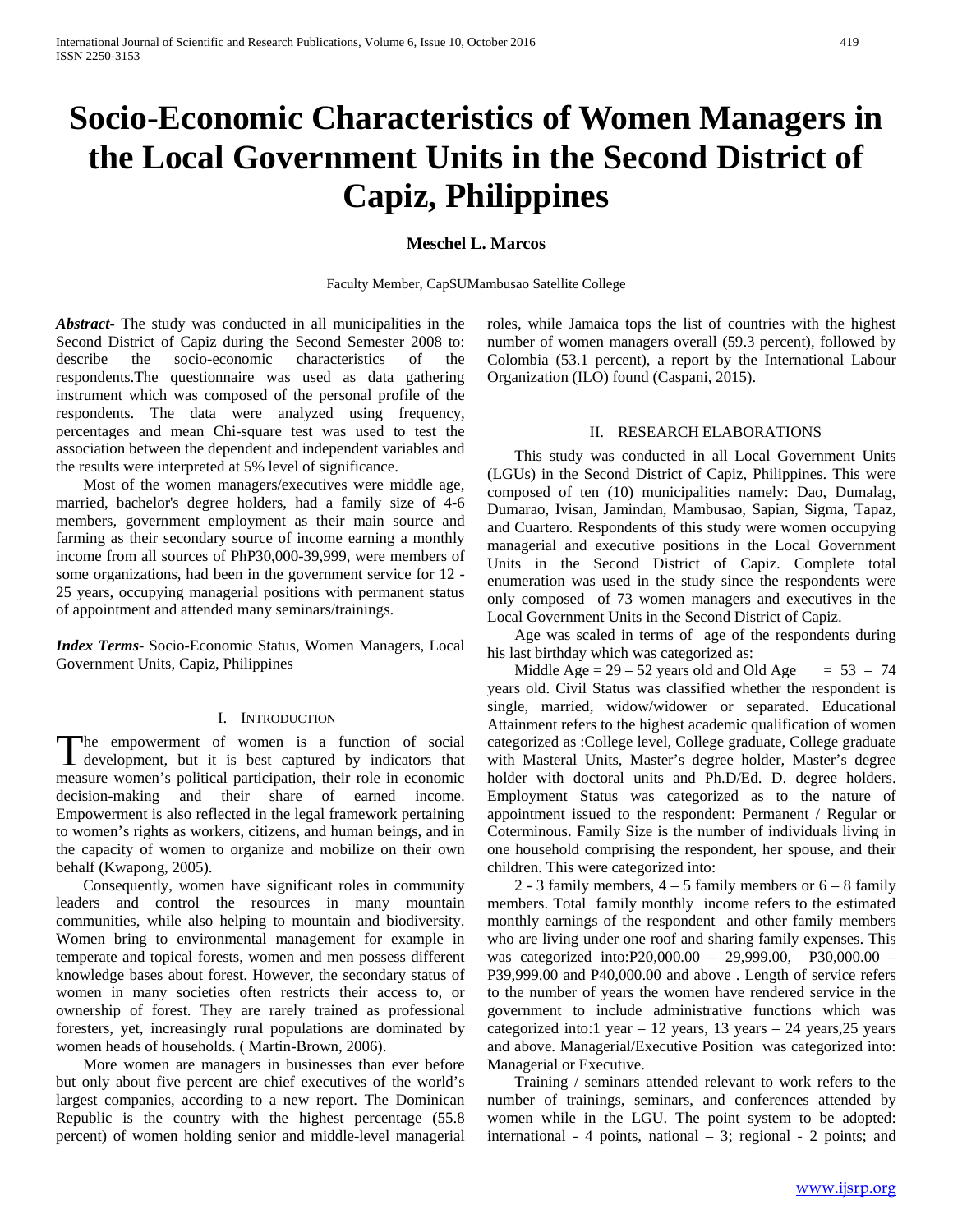local - 1 point. In the study, trainings and seminars participated should be management-related and attended within the last 2 years. Seminars/trainings would be categorized into:Many seminars/trainings  $=6$  and above , Less seminars/trainings  $= 5$  and below and No Attendance $= 0$ 

 Permission to conduct the study on Women in the Local Government Units in the Second District ofCapiz was secured. The questionnaire was then administered to the respondents and was then gathered, checked, scored and recorded for analysis using frequency, percentages and mean.

### III. RESULTS OR FINDINGS

 Most of the respondents (58.90%) were on their middle age and the rest were in the old category. The oldest respondent was 73 years old while the youngest was 29 years old. The mean age of the respondents was 50 years. The result shows that women managers/executives were in their middle age .

 The civil status of women executives and managers. The highest percentage of the respondents (82.22%) was married and the rest were single (9.6%) and widow/widower (8.2%). This finding shows that majority of women occupying executives and managerial positions in the Local Government Units in the Second District of Capiz were married and only few were single and widow.

 The highest percentage (46.6%) of the respondents (46.6%) were bachelor degree holders; 28.8%, bachelor degree holders with masteral units; 13.7%, master's degree holder; 8.2%; Ph.D./Ed.D./DPA degree holder; and the same percentage (1.4%) were masters degree holders with Ph.D./Ed.D./DPA units (1.4%) and attained college level of education only. This result indicates that as to level of education, many executives / managers in Local Government Units in the Second District of Capiz were bachelor degree holders.

 A percentage of 73.79 of the respondents had 4 - 5 family members; 16.44%,  $2 - 3$  family members and only 9.59% of the respondents with  $6 - 8$  family members. The mean family size of the respondents was 4. The result shows that women manager/executives had small family size.

 The highest percentage ( 46.58%) of the respondents had a total household monthly income of PhP30,000.00 – PhP39,999.00; 42.47% had total family monthly income of PhP20,000.00 – PhP29,999.00 and only 10.95% had a total family monthly income from all sources of PhP40,000.00 and above. The mean total family monthly income of the respondents from all sources was PhP30,461.07.The finding indicate that respondents were above threshold level.

 The main source of income of the respondents. Results revealed that all of the respondents had government employment as their main source of income.The secondary sources of income of the respondents were the following: farming (32.90 %); business (9.60%); hog raising (5.50 %); pension (1.40 %); land rentals (1.40%) and no secondary source of income (49.30%). The results revealed that 24 out of 73 respondents were farming as source of secondary income; 7 were engage in business; 4 had hog raising; 1 were receiving pension; 1 had land rentals and 36 had no secondary source of income. This means that many of the respondents had no secondary source of income perhaps their monthly income were taken from government employment as their main source of income.

 The highest percentage of the respondents (65.80%) were members of some organizations and the rest had no organizational membership. There were 18 (24.70%) out of 73 respondents become a government servant within 1yr. - 12 yrs.; 58.90% had been 13yrs. - 24yrs; and 16.40% of the respondents had been in the government service for 25 years and above. The mean length of service of the respondents was 19 years.

The highest percentage (94.52%) of the respondents was occupying managerial positions and only 5.48 percent were occupying executive positions. Those occupying managerial positions were division chief or department heads while those occupying executive positions were the local chief executives in the second district of Capiz.

 Among the 73 respondents, 94.52% had permanent status of appointment and 5.48% had coterminous status of employment. These respondents who had permanent status were the department heads while those with coterminous status were the Local Chief Executives of the 10 municipalities of the Second District of Capiz.

 The greatest percentage of the respondents (50.68%) had many trainings and seminars attended; 46.58%; less trainings and seminars attended and the rest (2.74%) revealed that they had not attended any seminars and trainings. This means that many of the respondents were given the opportunity by the Local Government Units to attend seminars and trainings. The mean number of seminars attended by the women managers/executives was six.

#### IV. CONCLUSIONS

 1. Most of the women managers/executives were on the middle age, married, bachelor's degree holders, had a family size of 4-6 members, government employment as their main source and farming as their secondary source of income earning a monthly income from all sources of PhP30,000-PhP39,999, were members of some organizations, had been in the government service for 12 - 25 years, occupying managerial positions with permanent status of appointment and attended many seminars/trainings.

#### **REFERENCES**

- [1] CASPANI, M. 2015. Which country has the most women managers? World<br>Forum.https://www.weforum.org/agenda/2015/01/which[country-has-the-most-women-managers/.](https://www.weforum.org/agenda/2015/01/which-country-has-the-most-women-managers/) Retrieved: September 29, 2016.
- [2] KWAPONG, O.T. 2005. "Using Adult Education for Empowerment of Rural Women."Adult Development.Vol.65 II2 /DVV. 135-50.
- [3] MARTIN-BROWN, 2006.Gender and Ecosystem Management.Environmentally Sustainable Development Occasional Paper Series No. 2.p. 6.